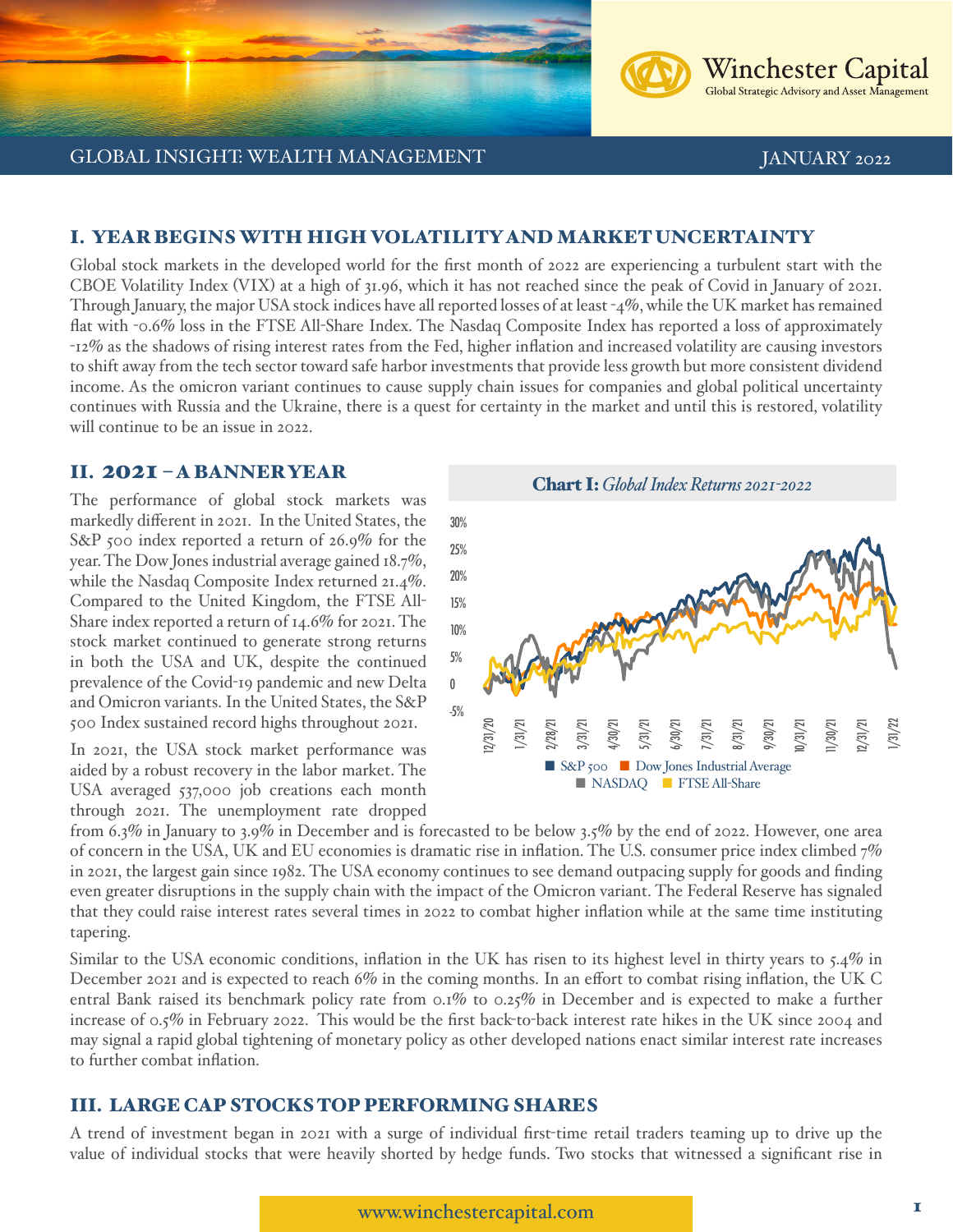

value in 2021 were GameStop Corp. (NYSE:GME) and AMC Entertainment Holdings Inc. (NYSE:AMC). Game-Stop (NYSE:GME), the video game retailer saw its shares increase 1745% from \$18.84 to \$347.51 in the month of January. The sharp rise in share price of GameStop shares, triggered massive short covering among hedge funds that had shorted the stock and fueled the rally even further. AMC Entertainment Holdings Inc. (NYSE:AMC) , which owns and operates movie theaters across the country, saw shares increase over a two-week period in May-June from \$12.08 to \$62.55%, a 2769% increase from the starting value in 2021, and a 2769% increase over the \$2.12 price in January 2021. Both AMC and GameStop are now trading below their high-level marks, but still reported a 1183.0% and 687.6% increase over the full 2021 year.

The automotive sector had two stocks that saw gains of at least 280% in 2021. Electric vehicle manufacturer Lucid Group, Inc. (NASDAQ:LCID) rose 280% and car rental Avis Budget Group, Inc. (Nasdaq:CAR) rose 456% in 2021. Lucid Group merged with the SPAC listing Churchill Capital Corp IV (NSYE:CCIV) in July of 2021 and the company is developing luxury EV vehicles that will have the longest-range rating by the U.S. Environmental Protection Agency at 520 miles, more than 100 miles more than the Tesla Model S. The Company has reservations for 13,000 vehicles and is expanding its manufacturing facility to a capacity of 90,000 vehicles by the end of 2023. With the return of business and vacation travel in 2021 as vaccines were rolled out across the U.S., Avis Budget Group experienced steady growth in the first 10 months of 2021 from \$35.44 in January to \$171.36 (384% increase) in the start of November. The stock doubled in one day to a high of \$357.17 on November 2nd with stronger than anticipated earnings announcement of \$10.74 per share that was more than \$4 than consensus estimates.

After several years of under-performance due to the pandemic, oil and gas stocks were the top performing groups in the S&P 500 Index for 2021. The recovery in oil prices and gas prices and increase in demand due to the increase in travel has seen the sector rebound tremendously in 2021. Two of the best performing large-cap stocks of 2021 included oil and gas exploration and production companies Devon Energy Corporation (NYSE:DVN) (178.6% gain) and Continental Resources (NYSE:CLR) (174.6% gain).

| Company Name                                | Primary Industry                       | Headquarters<br>Country | Return     | Market Capitalization<br>$(\int \ln 2/3I/2I)$ |
|---------------------------------------------|----------------------------------------|-------------------------|------------|-----------------------------------------------|
| AMC Entertainment Holdings, Inc. (NYSE:AMC) | Movies and Entertainment               | <b>United States</b>    | $1183.0\%$ | 14.0                                          |
| GameStop Corp. (NYSE:GME)                   | Computer and Electronics Retail        | <b>United States</b>    | 687.6%     | II.3                                          |
| Avis Budget Group, Inc. (Nasdaq:CAR)        | Trucking                               | <b>United States</b>    | $456.0\%$  | II.7                                          |
| Lucid Group, Inc. (Nasdaq:LCID)             | Automobile Manufacturers               | <b>United States</b>    | $280.1\%$  | 62.6                                          |
| Upstart Holdings, Inc. (Nasdaq:UPST)        | Consumer Finance                       | <b>United States</b>    | $271.3\%$  | 12.4                                          |
| BioNTech SE (Nasdaq:BNTX)                   | Biotechnology                          | Germany                 | 216.2%     | 62.3                                          |
| Synaptics Incorporated (Nasdaq:SYNA)        | Semiconductors                         | <b>United States</b>    | 200.3%     | II.4                                          |
| Devon Energy Corporation (NYSE:DVN)         | Oil and Gas Exploration and Production | <b>United States</b>    | 178.6%     | 29.8                                          |
| Continental Resources, Inc. (NYSE:CLR)      | Oil and Gas Exploration and Production | <b>United States</b>    | 174.6%     | 16.1                                          |
| Alcoa Corporation (NYSE:AA)                 | Aluminum                               | <b>United States</b>    | $158.5\%$  | II.I                                          |

# Table I: *Best Performing Large Cap U.S. Stocks 2021*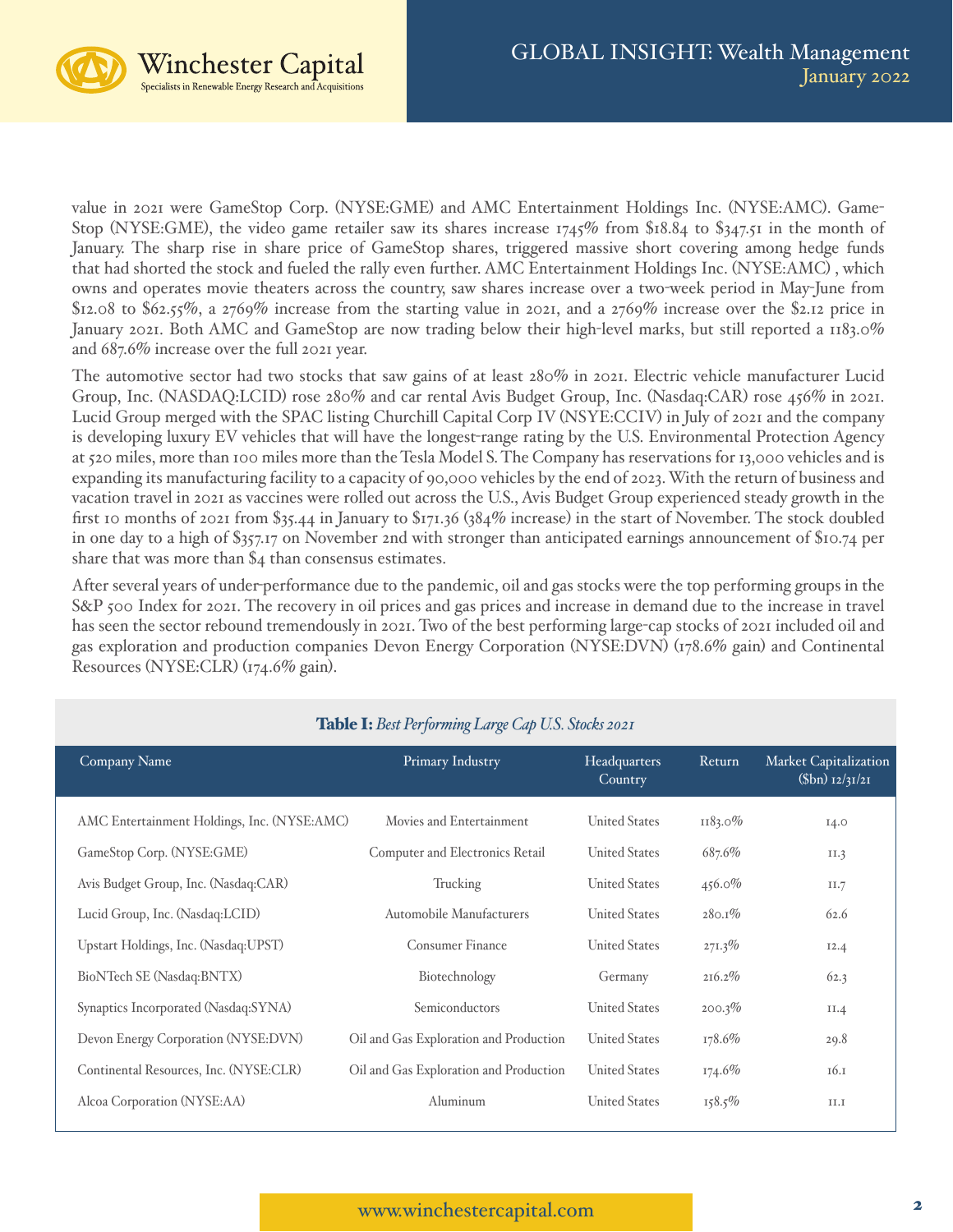Winchester Capital Specialists in Renewable Energy Research and Acquisitions

# IV. LARGE CAP STOCKS BOTTOM PERFORMING SHARES

Three stocks that had significant gains at the start of the pandemic in 2020 had significant losses in 2021. Peloton Interactive Inc. (NASDAQ:PTON) gained 410% in 2020; however, they generated a -76.4% loss in 2021. The company which makes stationary bikes and treadmills and offers a subscription service to fitness classes generated significant returns in 2020 as gyms across the country closed due to the Covid-19 pandemic and people were pushed to at-home workouts. As the country began to open up, subscription levels declined and sales fell by approximately 20% in 2021. Additionally, the company was forced to recall their treadmill due to safety concerns. Similar to Peloton, Zillow Group, Inc. (NasdaqGS:ZG) saw a -54.2% decline in 2021 after posting a 197.2% increase in 2020. The company which benefitted greatly from the pandemic fueled property market, saw a sharp decline in share price after announcement they would be ending its Zillow Offers program (in which the company would buy homes directly and attempt to sell later at a higher price.) Teladoc Health Inc. (NYSE:TDOC) which facilitates telemedicine doctor visits saw a 139% increase in 2020 as doctor offices around the country shifted to telemedicine visits due to the Covid-19 pandemic. However, as doctor offices began to fully open back up in 2021, the company has declined 54.1%.

| Company Name                                 | Primary Industry                     | Headquarters<br>Country | Return    | Market Capitalization<br>$(\int \ln 1/2/31/21)$ |
|----------------------------------------------|--------------------------------------|-------------------------|-----------|-------------------------------------------------|
| Peloton Interactive, Inc. (Nasdaq:PTON)      | Leisure Products                     | <b>United States</b>    | $-76.4\%$ | 11.8                                            |
| KE Holdings Inc. (NYSE:BEKE)                 | <b>Real Estate Services</b>          | China                   | $-67.3\%$ | 24.0                                            |
| Pinduoduo Inc. (Nasdaq:PDD)                  | Internet and Direct Marketing Retail | China                   | $-67.2\%$ | 73.1                                            |
| DiDi Global Inc. (NYSE:DIDI)                 | Trucking                             | China                   | $-64.8\%$ | 24.0                                            |
| Tencent Music Entertainment Group (NYSE:TME) | Movies and Entertainment             | China                   | $-64.4\%$ | II.6                                            |
| Lufax Holding Ltd (NYSE:LU)                  | <b>Consumer Finance</b>              | China                   | $-60.4\%$ | 13.9                                            |
| Zillow Group, Inc. (Nasdaq:ZG)               | <b>Real Estate Services</b>          | <b>United States</b>    | $-54.2\%$ | 16.2                                            |
| Teladoc Health, Inc. (NYSE:TDOC)             | <b>Health Care Technology</b>        | <b>United States</b>    | $-54.1\%$ | 14.7                                            |
| Coupa Software Incorporated (Nasdaq:COUP)    | <b>Application Software</b>          | <b>United States</b>    | $-53.4\%$ | II.8                                            |
| RingCentral, Inc. (NYSE:RNG)                 | <b>Application Software</b>          | <b>United States</b>    | $-50.6\%$ | 17.5                                            |

## Table II: *Worst Performing Large Cap U.S. Stocks 2021*

# V. CLOSED-END FUNDS – HIGHEST DIVIDEND YIELD

Dividend paying investments are an important part of any portfolio and a strong strategy for generating income over time. High dividend producing companies can offer an alternative to low yield producing fixed income and government bond sectors. One particular financial instrument that is designed to translate their total returns into consistent predictable income over time through a high dividend stream are close-end funds (CEFs). CEFs can invest in specialized, less liquid sectors that open-end funds may avoid such as real estate, alternative securities and private placements. CEFs are able to apply leverage to gain greater exposure and amplify returns.

The CEF with the highest dividend yield in 2021 was Suro Capital Corp. (NASDAQ:SSSS) which delivered a 61.8% dividend yield. Suro Capital seeks to invest in high-growth, venture backed companies and returned \$8.00 dividend per share in 2021. Suro Capital is founded by Michael Klein who also raised a series of SPACs under the Churchill Capital series name.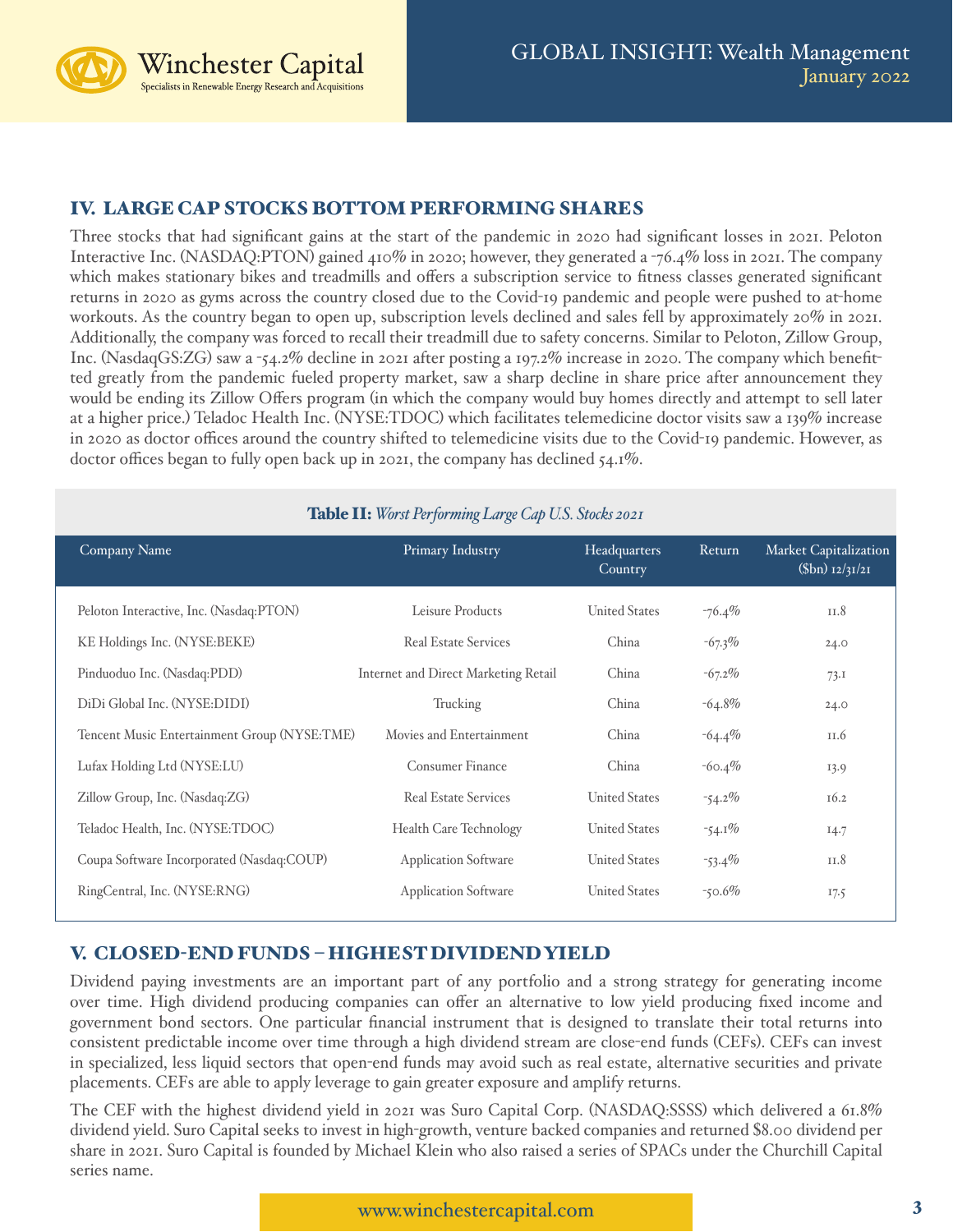

The Manager of the greatest number of high yield dividend CEFs in 2021 was Allianz, the German insurance company. The company manages four of the top fifteen highest dividend yielding CEFs in 2021. Their highest yield CEFs were The China Fund, Inc. (NYSE:CHN) 39.8% and The Korea Fund, Inc. (NYSE:KF) 26.5% which focus on country specific public equity investments. Additionally, Allianz was the manager of AllianzGI Diversified Income & Convertible Fund (NYSE:ACV) (24.2% dividend yield) and Virtus AllianzGI Artificial Intelligence & Technology Opportunities Fund (NYSE:AIO) (20.2% dividend yield).

Other managers with multiple CEFs in the top fifteen for dividend yield include Cornerstone and RiverNorth. Cornerstone funds include Cornerstone Total Return Fund, Inc. (NYSE:CRF) (15.1% dividend yield) and Cornerstone Strategic Value Fund, Inc. (NYSE:CLM) (14.3% dividend yield) which both invest in value and growth stocks across all market capitalizations. In addition to high dividend yields, both funds generated share price returns of over 20% in 2021. RiverNorth funds include RiverNorth Opportunities Fund, Inc. (NYSE:RIV) (15.1% dividend yield) and RiverNorth/DoubleLine Strategic Opportunity Fund, Inc. (NYSE:OPP) (13.4% dividend yield); however, both of these funds had slightly negative share prices returns of approximately -1% in 2021.

Dividend producing assets will continue to be an attractive asset for producing income and protecting against volatility in 2022.

| Company Name                                                                           | <b>Market Capitalization</b><br>$(Sm)$ 12/31/21 | Dividend Yield<br>$(\%)$ 12/31/21 | <b>Share Price</b><br>Return I Year % |
|----------------------------------------------------------------------------------------|-------------------------------------------------|-----------------------------------|---------------------------------------|
| SuRo Capital Corp. (Nasdaq:SSSS)                                                       | 372.7                                           | 61.8%                             | $(I.07\%)$                            |
| The China Fund, Inc. (NYSE:CHN) (Managed by Allianz Global Investors)                  | 190.9                                           | 39.8%                             | $(36.0\%)$                            |
| The Korea Fund, Inc. (NYSE:KF) (Managed by Allianz Global Investors)                   | 173.3                                           | 26.5%                             | $(14.8\%)$                            |
| AllianzGI Diversified Income & Convertible Fund (NYSE:ACV)                             | 333.9                                           | $24.2\%$                          | $(1.32\%)$                            |
| Virtus AllianzGI Artificial Intelligence & Technology Opportunities Fund<br>(NYSE:AIO) | 851.3                                           | $20.0\%$                          | $(5.99\%)$                            |
| OFS Credit Company, Inc. (Nasdaq:OCCI)                                                 | IO2.9                                           | 16.5%                             | 6.9%                                  |
| Bancroft Fund Ltd. (NYSE:BCV)                                                          | 145.8                                           | 15.6%                             | $(12.3)\%$                            |
| Adams Diversified Equity Fund, Inc. (NYSE:ADX)                                         | 2,155.0                                         | $15.4\%$                          | 12.3%                                 |
| Sixth Street Specialty Lending, Inc. (NYSE:TSLX)                                       | 1,709.9                                         | $15.3\%$                          | 12.7%                                 |
| Cornerstone Total Return Fund, Inc. (NYSE:CRF)                                         | 855.6                                           | $15.1\%$                          | 20.6%                                 |
| RiverNorth Opportunities Fund, Inc. (NYSE:RIV)                                         | 208.9                                           | $14.3\%$                          | (0.932%)                              |
| Cornerstone Strategic Value Fund, Inc. (NYSE:CLM)                                      | 1,109.9                                         | $13.9\%$                          | $21.8\%$                              |
| RiverNorth/DoubleLine Strategic Opportunity Fund, Inc. (NYSE:OPP)                      | 272.9                                           | $13.4\%$                          | (0.838%)                              |
| Stone Harbor Emerging Markets Income Fund (NYSE:EDF)                                   | II2.2                                           | $12.9\%$                          | $(r_{7.6}\%)$                         |
| Clough Global Opportunities Fund (NYSE:GLO)                                            | 423.7                                           | $12.3\%$                          | (4.23%)                               |

## Table III: *Highest Dividend Yield Close-End Funds 2021*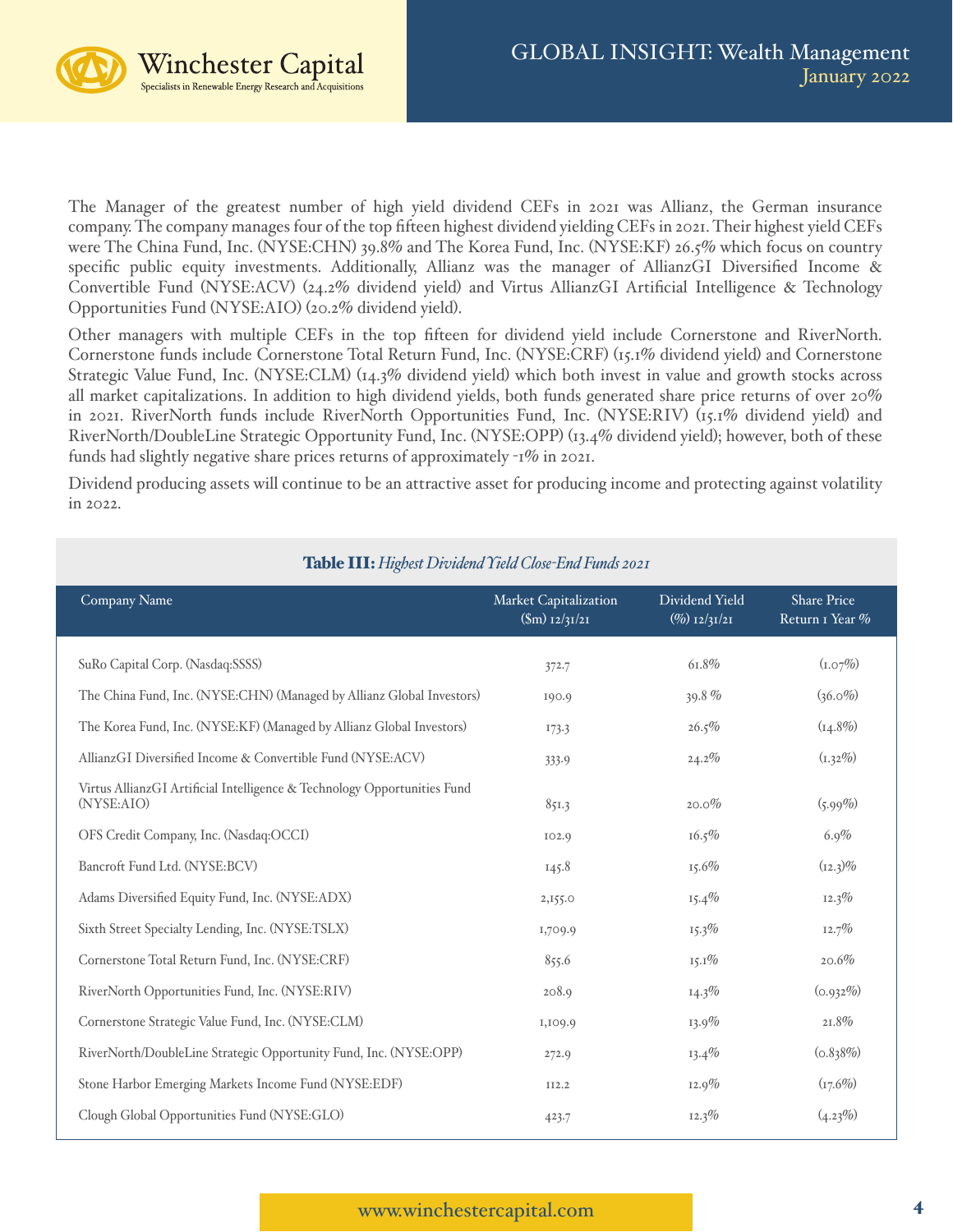Winchester Capital Specialists in Renewable Energy Research and Acquisitions

# VI. TOP PERFORMING ETF FUNDS

An Exchange Traded Fund (ETF) is a basket of securities that often track an underlying index and are listed on stock exchanges allowing investors to trade throughout the day. ETFs are a more liquid security than traditional mutual funds. The ETF industry has seen tremendous growth over the past decade and global AUM is over \$9 trillion.

The top performing ETF in 2021 was the Breakwave Dry Bulk Shipping ETF which returned nearly 283%. The Breakwave Dry Bulk Shipping ETF is focused exclusively on dry bulk shipping and with supply chain issues around the globe, the demand for dry bulk shipping has increased dramatically. The fund provides long exposure to the dry bulk shipping market through a series of near-dated freight futures on dry bulk indices including iron ore, coal, grains, steel, cement, forest products agricultural products, non-ferrous minerals and metals.

Energy focused ETFs made up a majority of the top performing ETFs in 2021. Six of the top ten ETFs were focused on carbon, oil and gas and consumable fuels. The top performing energy related ETF was iPath® Global Carbon ETN. The fund is linked to the performance of the Barclays Global Carbon II TR USD Index. The Index provides exposure to the price of carbon as measured by the return of future contracts on carbon emissions credits from two of the world's major emissions-related mechanisms. Other notable top performing energy ETFs in 2021 include MicroSectors™ U.S. Big Oil Index 3X Leveraged ETNs (165.46%), iPath® Bloomberg Energy Subindex Total Return(SM) ETN (151.18%) and ProShares Ultra Bloomberg Crude Oil (139.26%).

An additional sector with multiple top performing ETFs in 2021 was real estate. Two of the top 10 best performing ETFs operate in the U.S. real estate sector, including Direxion Daily Homebuilders & Supplies Bull 3X Shares (168.2%) which invests in companies in the home construction sector and Direxion Daily MSCI Real Estate Bull  $3X$  Shares (153.42%) which invests in large-, mid- and small capitalization segments of the U.S. equity universe in the real estate sector. Homebuilding in the United States surged to an eight-month high in November due to an acute shortage of properties on the market which drove the performance in Direxion Daily Homebuilders & Supplies Bull 3X Shares.

ETFs will continue to be an active area for investment in 2022. Should inflation continue through 2022, sector specific ETFs could continue to generate strong returns including real estate, energy and banking.

| Fund                                                           | 2021 Total Return | <b>Ticker</b> | Category                                              | <b>Expense Ratio</b> |
|----------------------------------------------------------------|-------------------|---------------|-------------------------------------------------------|----------------------|
| Breakwave Dry Bulk Shipping ETF                                | $282.99\%$        | <b>BDRY</b>   | Alternatives: Freight Dry Freight                     | $3.76\%$             |
| iPath® Global Carbon ETN                                       | 245.86%           | <b>GRN</b>    | <b>Commodities Focused</b>                            | $0.75\%$             |
| Large Cap Growth Index-Linked ETN due 2028                     | 197.28%           | FRLG          | Large Growth                                          | $1.46\%$             |
| Direxion Daily Homebuilders & Supplies Bull 3X Shares          | $168.2\%$         | <b>NAIL</b>   | Leveraged Equity: U.S. Housing                        | $1.00\%$             |
| MicroSectors <sup>™</sup> U.S. Big Oil Index 3X Leveraged ETNs | 165.46%           | <b>NRGU</b>   | Leveraged Equity: U.S. Oil,<br>Gas & Consumable Fuels | 0.95%                |
| Direxion Daily MSCI Real Estate Bull 3X Shares                 | $153.42\%$        | <b>DRN</b>    | Leveraged Equity: U.S. Real Estate                    | $0.99\%$             |
| iPath® Bloomberg Energy Subindex Total Return(SM) ETN          | 151.18%           | JJE           | <b>Commodities Focused</b>                            | $0.45\%$             |
| ProShares Ultra Bloomberg Crude Oil                            | $139.26\%$        | SCO           | Inverse Commodities: Energy Crude Oil                 | 0.95%                |
| iPath® Bloomberg Tin Subindex Total Return(SM) ETN             | $119.91\%$        | JJT           | <b>Commodities Focused</b>                            | $0.45\%$             |
| ProShares Ultra Oil & Gas                                      | $115.57\%$        | <b>DIG</b>    | Leveraged Equity: U.S. Oil,<br>Gas & Consumable Fuels | 0.95%                |

# Table IV: *Top Performing ETFs 2021*